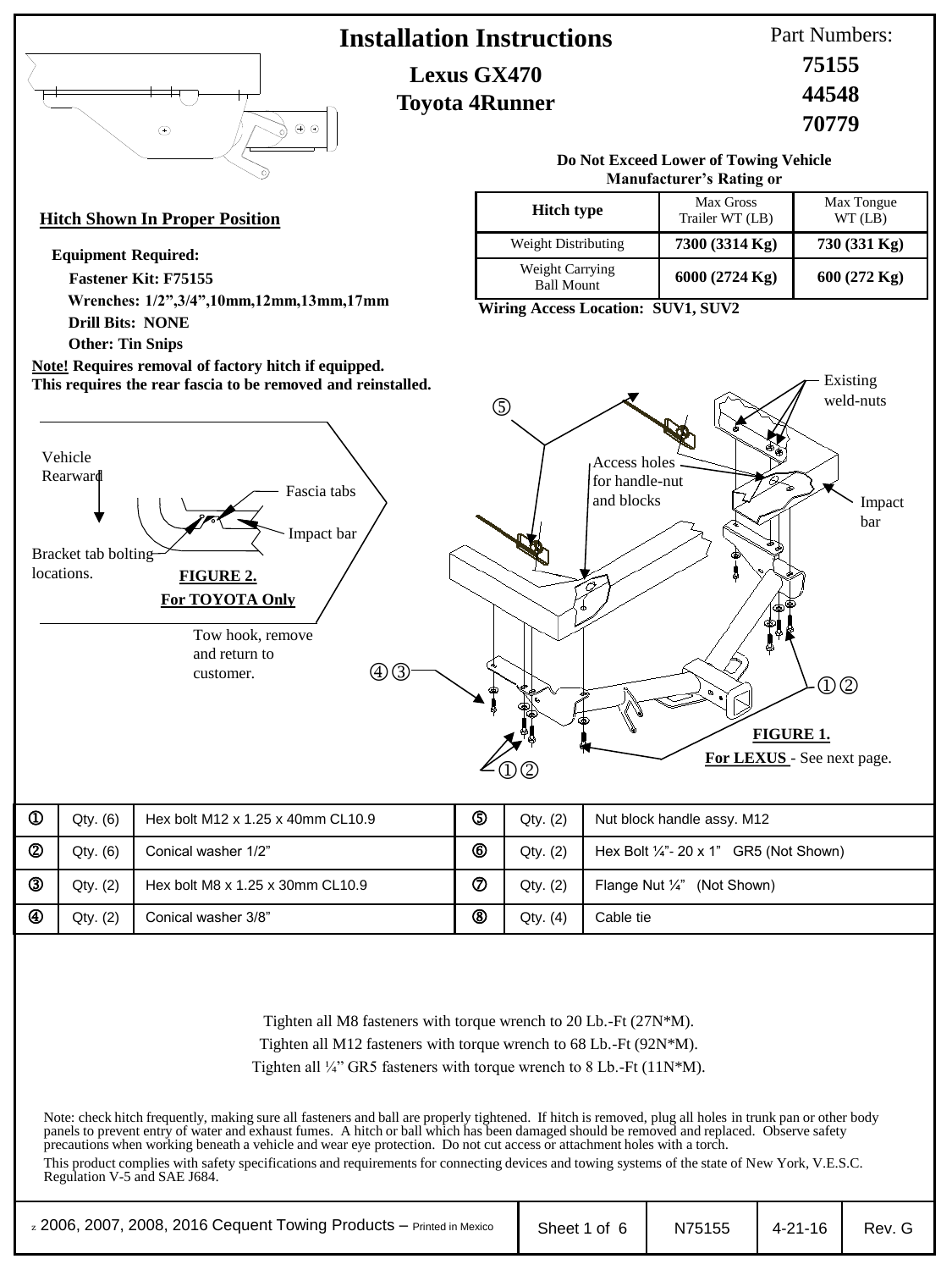## **Installation Instructions Lexus GX470 Toyota 4Runner**

- 1. Remove tow hook & electrical bracket (if present) from vehicle frame and return to owner with fasteners. Note: If present, unplug wiring connector bracket from impact bar. Remove the two plastic wire holders that hold the 7-way connector wires, and the plastic wire above the frame rail. This will allow the play needed to move electrical plug.
- 2. On TOYOTA 4RUNNER Vehicles ONLY.- Trim fascia tabs (both sides) near the bottom of the impact bar as needed. (As shown in Figure 2. Page 1).
- 3. Raise hitch into position, making sure the factory 7-way connector is above the crosstube of the hitch during installation. Align side brackets with existing tow hook holes at end of frame rails. Install fasteners as shown. (Figure 1. Page1)
- 4. Insert the nut block handle assy M12 into slots located in the impact bar. Install the M12 hex bolt and 1/2" conical washer as shown. (Figure 1)
- 5. Place the factory 7-way connector into the electrical bracket provided on the hitch. Using (2) ¼" hex bolts and flanged nuts, attach 7-way electrical plug to electrical bracket on the hitch.



Note: check hitch frequently, making sure all fasteners and ball are properly tightened. If hitch is removed, plug all holes in trunk pan or other body panels to prevent entry of water and exhaust fumes. A hitch or ball which has been damaged should be removed and replaced. Observe safety precautions when working beneath a vehicle and wear eye protection. Do not cut access or attachment holes with a torch. This product complies with safety specifications and requirements for connecting devices and towing systems of the state of New York, V.E.S.C. Regulation V-5 and SAE J684.

| z 2006, 2007, 2008, 2016 Cequent Towing Products - Printed in Mexico | Sheet 2 of 6   N75155   4-21-16 |  | Rev. G |
|----------------------------------------------------------------------|---------------------------------|--|--------|
|                                                                      |                                 |  |        |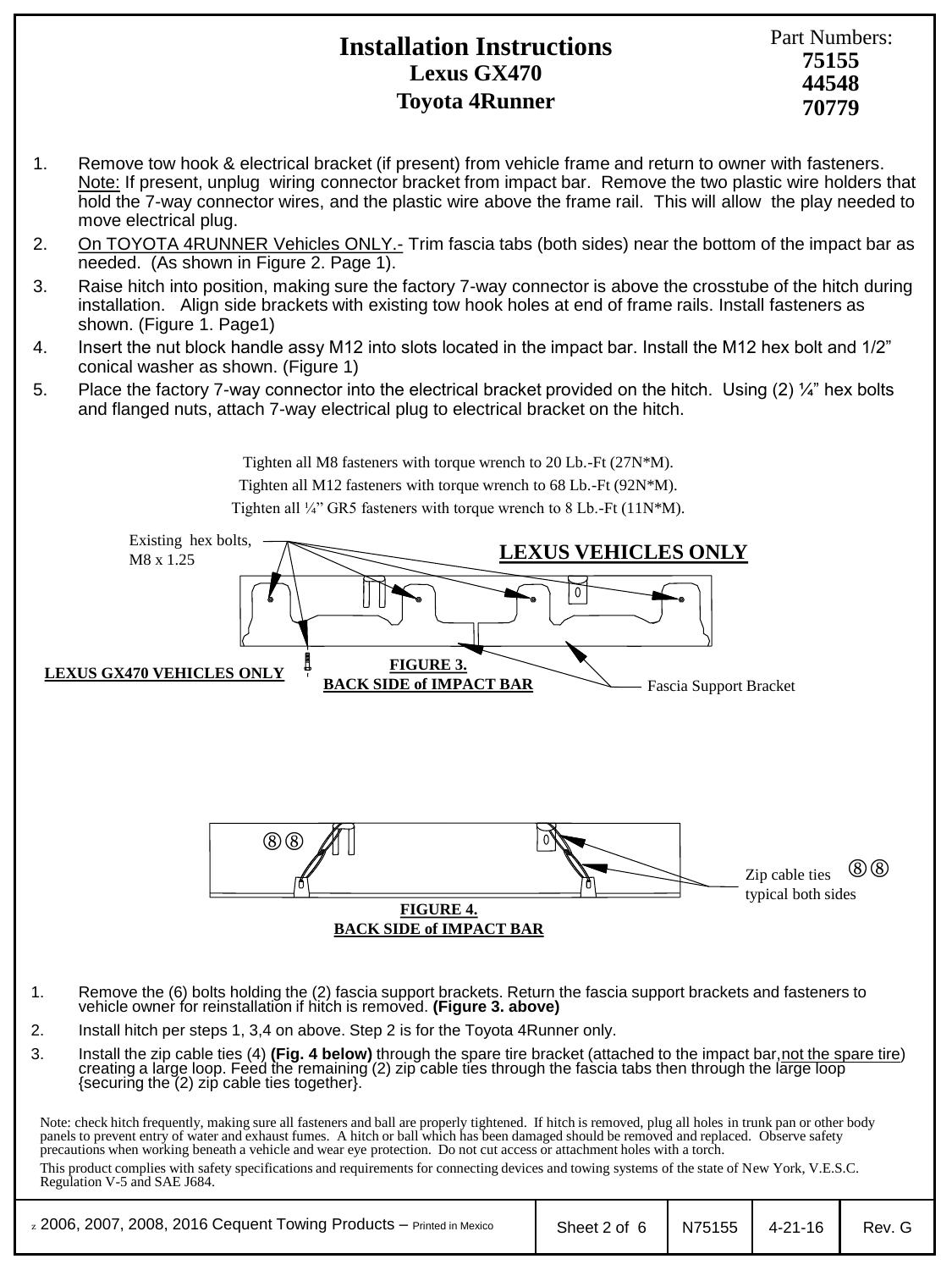

Serrer toute la vissere  $\frac{1}{4}$  GR5 au couple de serrate de 8 Lb-pi (11N\*M)

Remarque : Vérifier l'attelage fréquemment, en s'assurant que toute la visserie et la bille sont serrées adéquatement. Si l'attelage est enlevé, boucher tous les trous percés dans le coffre ou la carrosserie afin de prévenir l'infiltration d'eau ou de gaz d'échappement. Un attelage ou bille endommagés doivent être enlevés et remplacés. Observer les mesures de sécurité appropriées en travaillant sous le véhicule et porter des lunettes de protection. Ne jamais utiliser une torche pour découper un accès ou un trou de fixation. Ce produit est conforme aux normes V-5 et SAE J684 de la V.E.S.C. (État de New York) concernant les spécifications en matière de sécurité des systèmes d'attelage.

|  | Rev. G                            |
|--|-----------------------------------|
|  | Feuille 3 de 6   N75155   4-21-16 |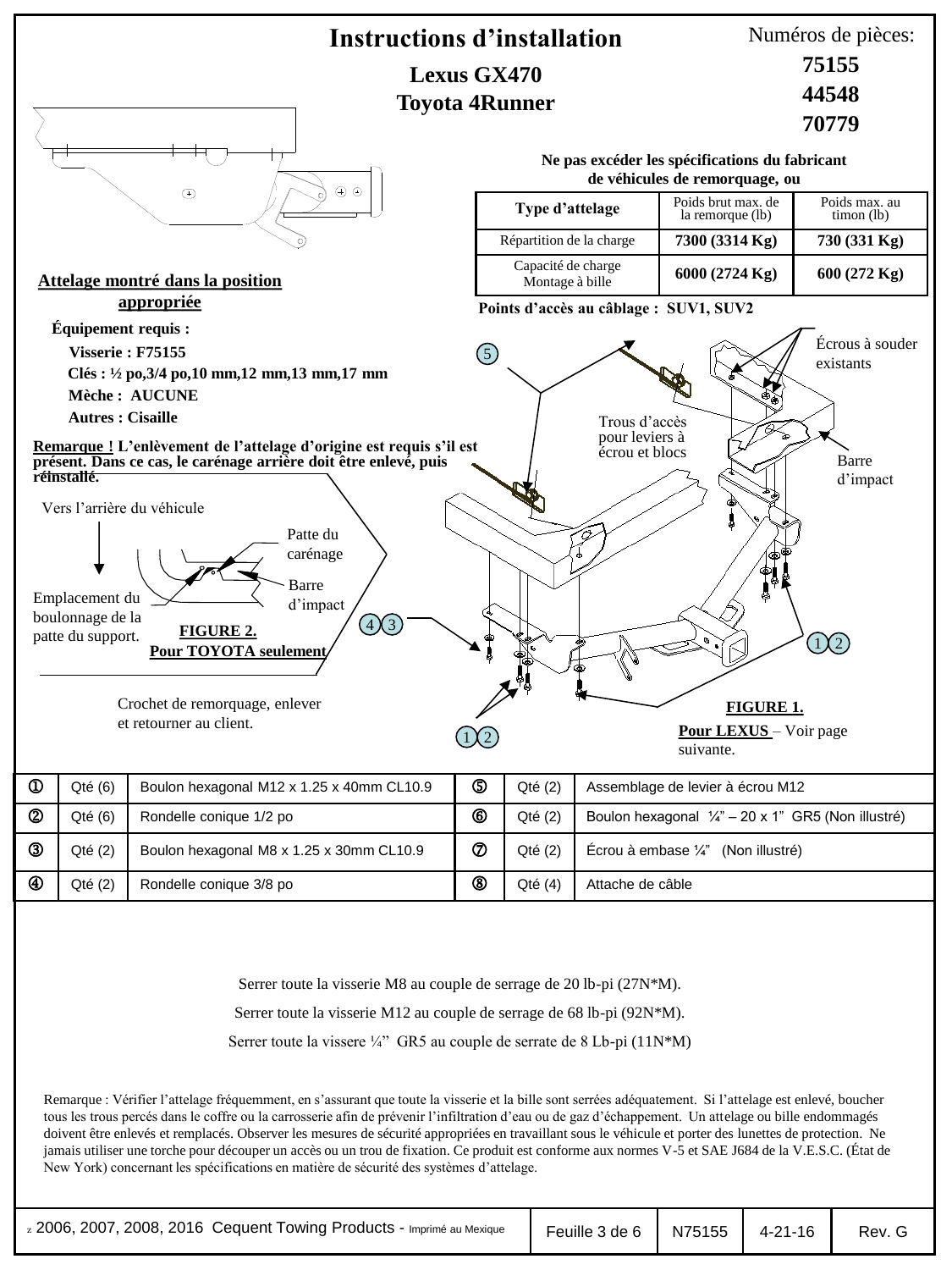## **Instructions d'installation Lexus GX470 Toyota 4Runner**

Numéros de pièces : **44548 75155 70779**

#### 1. Enlever le crochet de remorquage et le support de connecteur électrique (si présent) du cadre de châssis du véhicule et le remettre au client avec les attaches. Remarque : S'il est présent, débrancher le connecteur de câblage de la barre d'impact du véhicule. Enlever les deux supports de fils en plastique qui tiennent les fils du connecteur 7 voies, et le fil de plastique au-dessus du longeron de châssis. On obtiendra ainsi le jeu nécessaire pour déplacer la fiche électrique.

- 2. Modèles TOYOTA 4RUNNER SEULEMENT. Découper au besoin les pattes du carénage (deux côtés) à proximité du bas de la barre d'impact. (Comme illustré à la figure 2, page 1).
- 3. Soulever l'attelage en position, en s'assurant que le connecteur 7 voies d'origine se trouve au-dessus de la traverse tubulaire de l'attelage durant l'installation. Aligner les supports latéraux sur les trous existants du crochet de remorquage à l'extrémité des longerons. Installer la visserie comme illustré. (Figure 1, page1)
- 4. Insérer de levier à écrou M12 les fentes situées sur la barre d'impact. Installer un boulon hexagonal M12 et une rondelle conique 1/2 po comme illustré. (Figure 1)
- 5. Placer le connecteur 7 voies dans le support de connecteur électrique fourni avec l'attelage. À l'aide de deux (2) boulons hexagonaux ¼ po et leurs écrous à embase, fixer la fiche 7 voies dans le support de connecteur électrique sur l'attelage.

Serrer toute la visserie M8 au couple de serrage de 20 lb-pi (27N\*M).

Serrer toute la visserie M12 au couple de serrage de 68 lb-pi (92N\*M).

Serrer toute la vissere ¼" GR5 au couple de serrate de 8 Lb-pi  $(11N*M)$ 



- 1. Enlever les six (6) boulons qui fixent les deux (2) supports de carénage. Remettre les supports de carénage et leurs attaches au propriétaire du véhicule en vue d'une réinstallation éventuelle (si l'attelage est enlevé ultérieurement). **(Figure 3 ci-dessus)**
- 2. Installer l'attelage en suivant les étapes 1, 3, 4 ci-dessus. L'étape 2 concerne le modèle Toyota 4Runner uniquement.
- 3. Installer les attaches de câble (4) **(fig. 4 ci-dessous)** à travers le support du pneu de secours (attacher à la barre d'impact, et non au pneu de secours) en formant une large boucle. Faire passer les deux (2) attaches de câble restantes à travers les pattes du carénage, puis la large boucle {attacher les deux (2) attaches de câble ensemble}.

Remarque : Vérifier l'attelage fréquemment, en s'assurant que toute la visserie et la bille sont serrées adéquatement. Si l'attelage est enlevé, boucher tous les trous percés dans le coffre ou la carrosserie afin de prévenir l'infiltration d'eau ou de gaz d'échappement. Un attelage ou bille endommagés doivent être enlevés et remplacés. Observer les mesures de sécurité appropriées en travaillant sous le véhicule et porter des lunettes de protection. Ne jamais utiliser une torche pour découper un accès ou un trou de fixation.

Ce produit est conforme aux normes V-5 et SAE J684 de la V.E.S.C. (État de New York) concernant les spécifications en matière de sécurité des systèmes d'attelage.

| z 2006, 2007, 2008, 2016 Cequent Towing Products - Imprimé au Mexique | │ Feuille 4 de 6 │ N75155 │ 4-21-16 │ |  |  | Rev. G |
|-----------------------------------------------------------------------|---------------------------------------|--|--|--------|
|-----------------------------------------------------------------------|---------------------------------------|--|--|--------|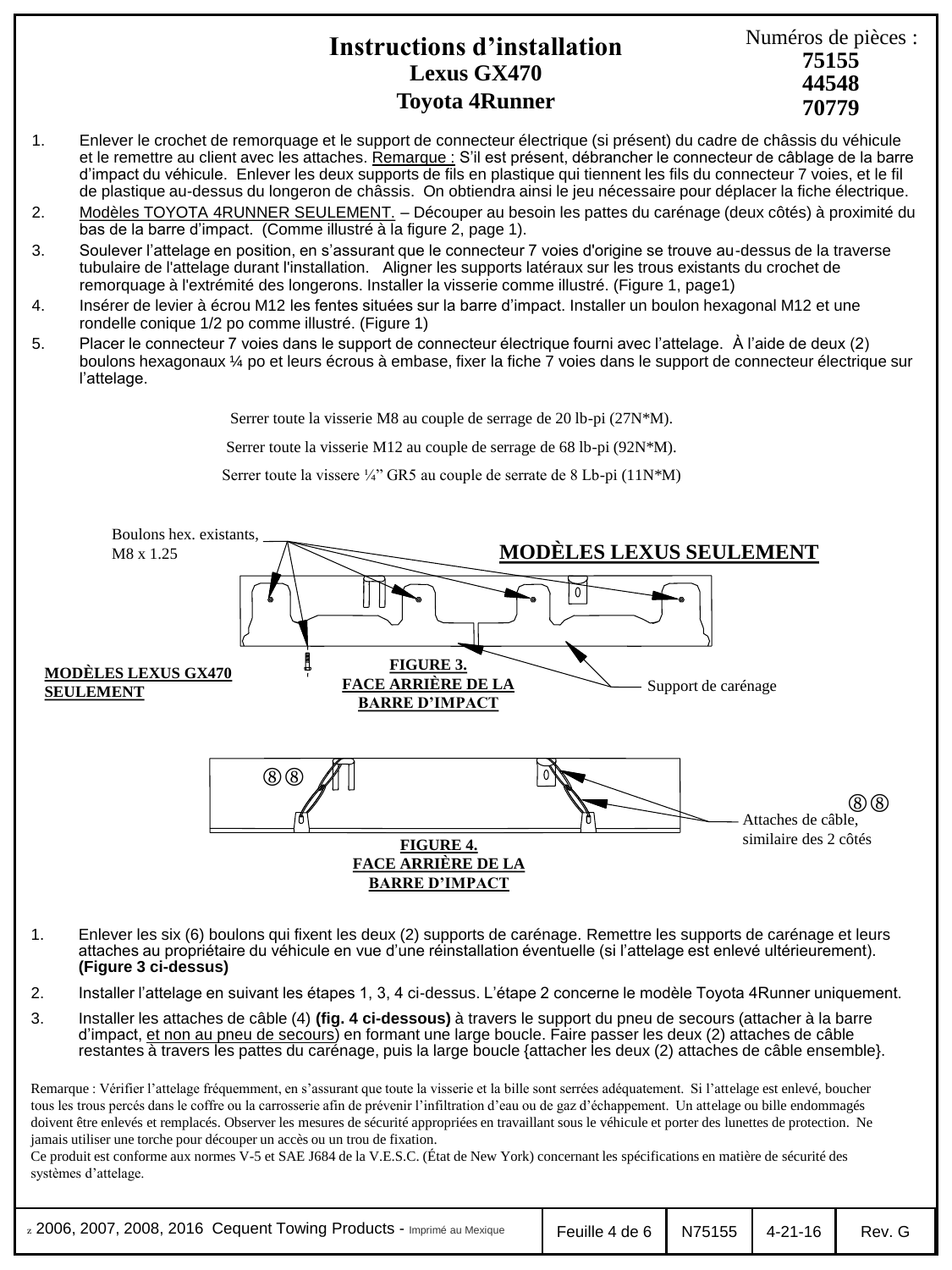

enganche o bola que se haya dañado. Observe las precauciones de seguridad al trabajar por debajo del vehículo y use protección visual. No corte los orificios de acceso o accesorios con soplete.

Este producto cumple con las especificaciones y requisitos de seguridad para conectar dispositivos y sistemas de remolque del estado de Nueva York, V.E.S.C. Regulación V-5 y SAE J684